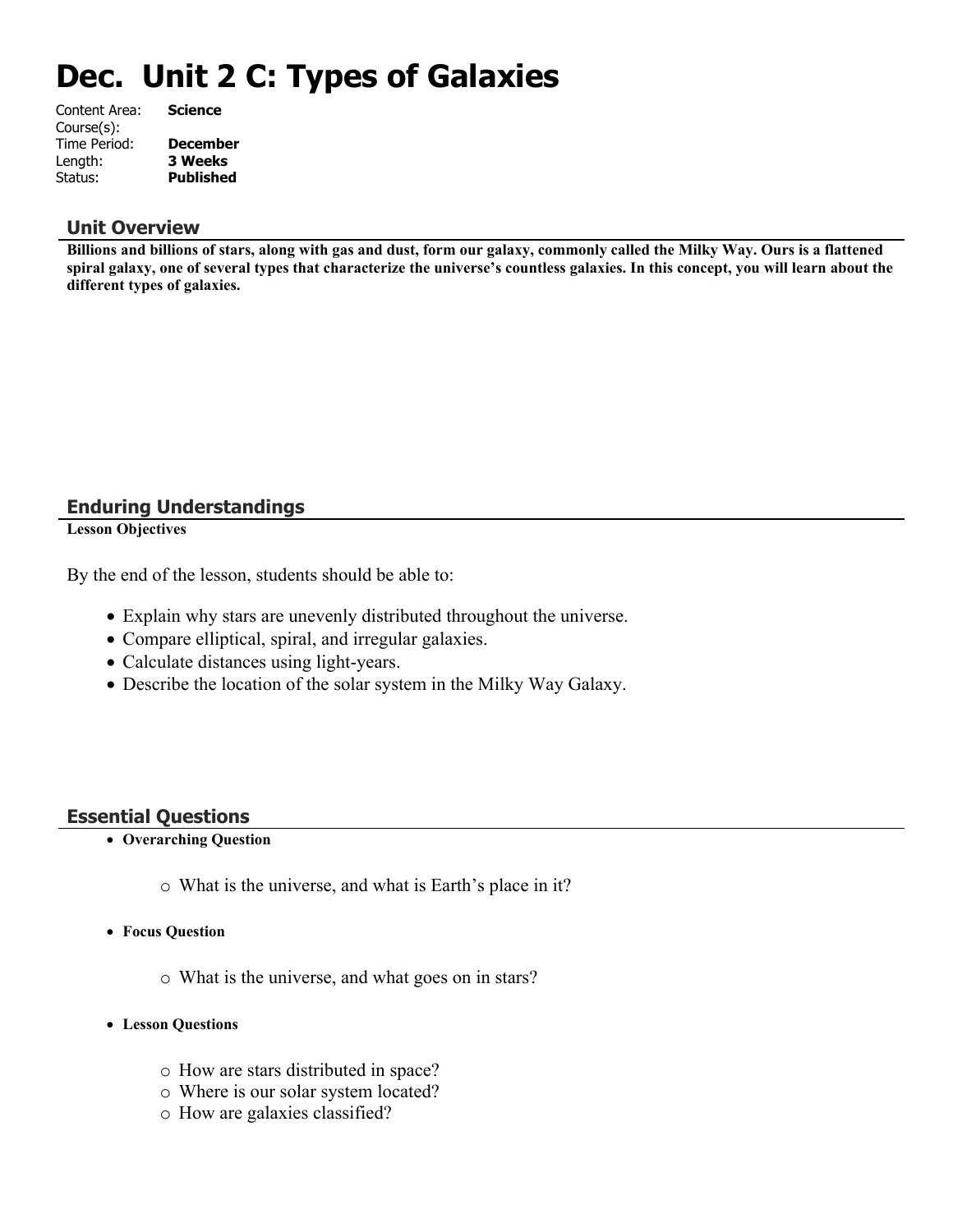- **Can You Explain?**
	- o How can you compare and contrast different types of galaxies?

### **Instructional Strategies & Learning Activities**

• [The Five E Instructional Model](https://app.discoveryeducation.com/learn/techbook/units/8bbb0b41-5603-4e74-80ac-5a0d536b350a/concepts/9a4256f5-adfa-4cbc-bc2f-c6e6d85a2800/lesson/sections/436be5d8-ba64-46a6-920a-b41bb637fc75#666734d1-afb7-4b5c-9f1a-8263fd81aa17)

Science Techbook follows the 5E instructional model. As you plan your lesson, the provided Model Lesson includes strategies for each of the 5Es.

• [Engage \(45–90 minutes\)](https://app.discoveryeducation.com/learn/techbook/units/8bbb0b41-5603-4e74-80ac-5a0d536b350a/concepts/9a4256f5-adfa-4cbc-bc2f-c6e6d85a2800/lesson/sections/436be5d8-ba64-46a6-920a-b41bb637fc75#170b00cd-dfeb-4ef7-b072-ea36533ac4e3)

Students are asked to consider what galaxies are, how large they are, and how they collide. Students begin to formulate ideas around the Can You Explain? (CYE) question.

• [Explore \(135 minutes\)](https://app.discoveryeducation.com/learn/techbook/units/8bbb0b41-5603-4e74-80ac-5a0d536b350a/concepts/9a4256f5-adfa-4cbc-bc2f-c6e6d85a2800/lesson/sections/436be5d8-ba64-46a6-920a-b41bb637fc75#7482e6a0-d97b-4f10-b644-23d081edc71c)

Students investigate questions about how types of galaxies are structured by using evidence from text and media assets. Students complete Hands-On Activities to model the Milky Way, classify galaxies, and examine changes in galaxy structure.

• [Explain \(45–90 minutes\)](https://app.discoveryeducation.com/learn/techbook/units/8bbb0b41-5603-4e74-80ac-5a0d536b350a/concepts/9a4256f5-adfa-4cbc-bc2f-c6e6d85a2800/lesson/sections/436be5d8-ba64-46a6-920a-b41bb637fc75#81f93c8d-be92-470f-b8d2-727509922b38)

Students construct scientific explanations to the CYE question by including evidence of how galaxies are structured and classified.

• [Elaborate with STEM \(45–90 minutes\)](https://app.discoveryeducation.com/learn/techbook/units/8bbb0b41-5603-4e74-80ac-5a0d536b350a/concepts/9a4256f5-adfa-4cbc-bc2f-c6e6d85a2800/lesson/sections/436be5d8-ba64-46a6-920a-b41bb637fc75#b01826ec-2dc1-4d4e-b97d-24a5f16a99b4)

Students apply their understanding of types of galaxies as they learn how scientists use technology to search for life in the universe. In STEM projects, students build an "app" to classify galaxies and plot distances to other galaxies.

• [Evaluate \(45–90 minutes\)](https://app.discoveryeducation.com/learn/techbook/units/8bbb0b41-5603-4e74-80ac-5a0d536b350a/concepts/9a4256f5-adfa-4cbc-bc2f-c6e6d85a2800/lesson/sections/436be5d8-ba64-46a6-920a-b41bb637fc75#aaea0458-30f5-4405-9203-dd2bd7e86097)

Students are evaluated on the state science standards, as well as Standards in ELA/Literacy and Standards in Math standards, using Board Builder and the provided concept summative assessments.

## **Integration of Career Exploration, Life Literacies and Key Skills**

| CRP.K-12.CRP2 | Apply appropriate academic and technical skills.                      |
|---------------|-----------------------------------------------------------------------|
| CRP.K-12.CRP5 | Consider the environmental, social and economic impacts of decisions. |
| CRP.K-12.CRP4 | Communicate clearly and effectively and with reason.                  |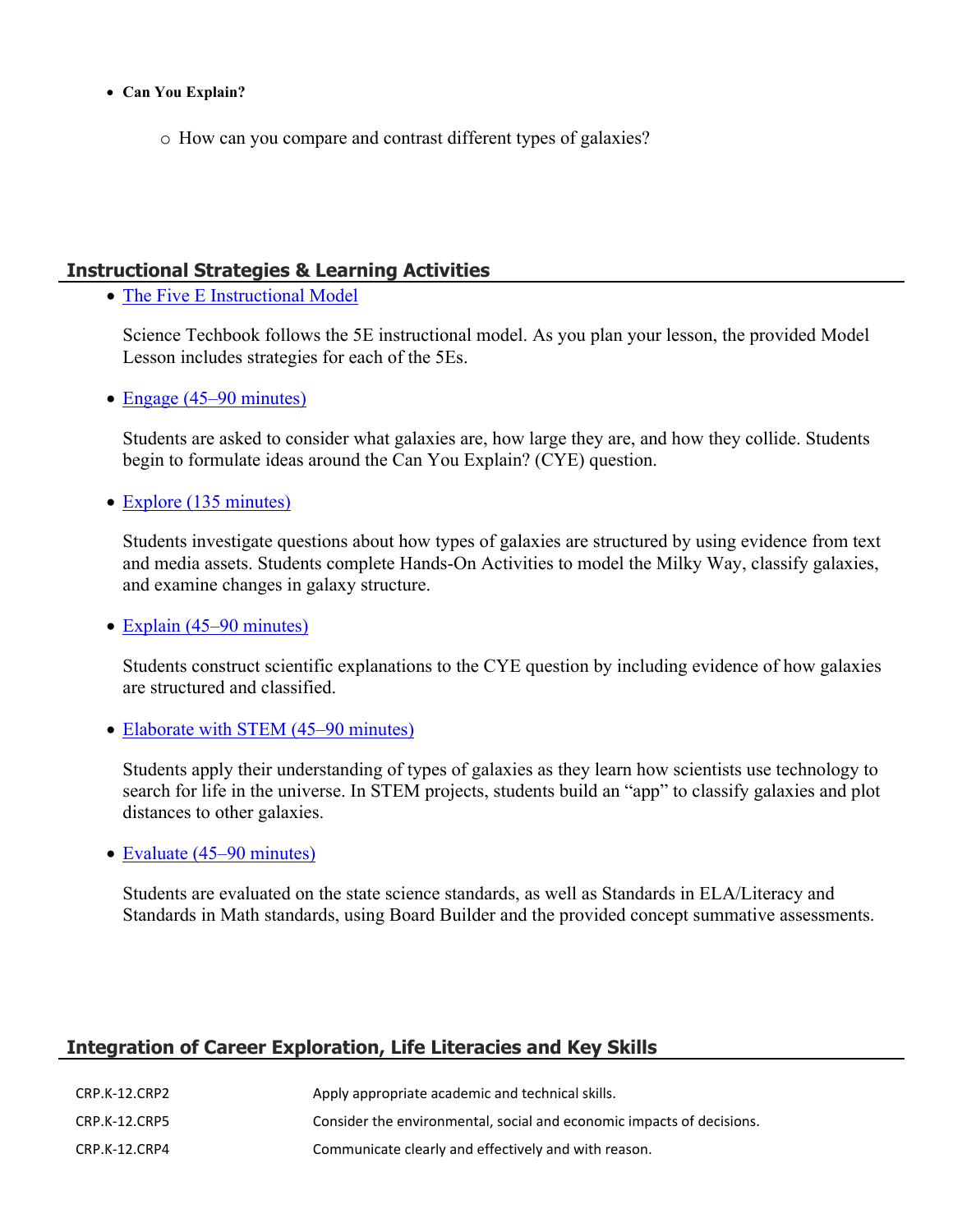| Explain how communities use data and technology to develop measures to respond to<br>effects of climate change (e.g., smart cities).                                                                                                    |
|-----------------------------------------------------------------------------------------------------------------------------------------------------------------------------------------------------------------------------------------|
| An individual's strengths, lifestyle goals, choices, and interests affect employment and<br>income.                                                                                                                                     |
| Gathering and evaluating knowledge and information from a variety of sources, including<br>global perspectives, fosters creativity and innovative thinking.                                                                             |
| Use technology to enhance productivity.                                                                                                                                                                                                 |
| Multiple solutions often exist to solve a problem.                                                                                                                                                                                      |
| Model integrity, ethical leadership and effective management.                                                                                                                                                                           |
| Utilize critical thinking to make sense of problems and persevere in solving them.                                                                                                                                                      |
| Employ valid and reliable research strategies.                                                                                                                                                                                          |
| Some digital tools are appropriate for gathering, organizing, analyzing, and presenting<br>information, while other types of digital tools are appropriate for creating text,<br>visualizations, models, and communicating with others. |
| Act as a responsible and contributing citizen and employee.                                                                                                                                                                             |
| Demonstrate creativity and innovation.                                                                                                                                                                                                  |
| Work productively in teams while using cultural global competence.                                                                                                                                                                      |
|                                                                                                                                                                                                                                         |

## **Technolgy and Design Integration**

Discovery Tech book incorporates using technology to explore.

# **Interdisciplinary Connections**

| LA.WHST.6-8.1  | Write arguments focused on discipline-specific content.                                                                                                                                                                                                                                              |
|----------------|------------------------------------------------------------------------------------------------------------------------------------------------------------------------------------------------------------------------------------------------------------------------------------------------------|
| LA.WHST.6-8.7  | Conduct short research projects to answer a question (including a self-generated<br>question), drawing on several sources and generating additional related, focused<br>questions that allow for multiple avenues of exploration.                                                                    |
| LA.WHST.6-8.8  | Gather relevant information from multiple print and digital sources, using search terms<br>effectively; assess the credibility and accuracy of each source; and quote or paraphrase<br>the data and conclusions of others while avoiding plagiarism and following a standard<br>format for citation. |
| LA.WHST.6-8.9  | Draw evidence from informational texts to support analysis, reflection, and research.                                                                                                                                                                                                                |
| LA.WHST.6-8.10 | Write routinely over extended time frames (time for research, reflection,<br>metacognition/self correction, and revision) and shorter time frames (a single sitting or a<br>day or two) for a range of discipline-specific tasks, purposes, and audiences.                                           |
| LA.WHST.6-8.2  | Write informative/explanatory texts, including the narration of historical events, scientific<br>procedures/experiments, or technical processes.                                                                                                                                                     |
| LA.RST.6-8.1   | Cite specific textual evidence to support analysis of science and technical texts.                                                                                                                                                                                                                   |
| LA.RST.6-8.2   | Determine the central ideas or conclusions of a text; provide an accurate summary of the<br>text distinct from prior knowledge or opinions.                                                                                                                                                          |
| LA.RST.6-8.3   | Follow precisely a multistep procedure when carrying out experiments, taking<br>measurements, or performing technical tasks.                                                                                                                                                                         |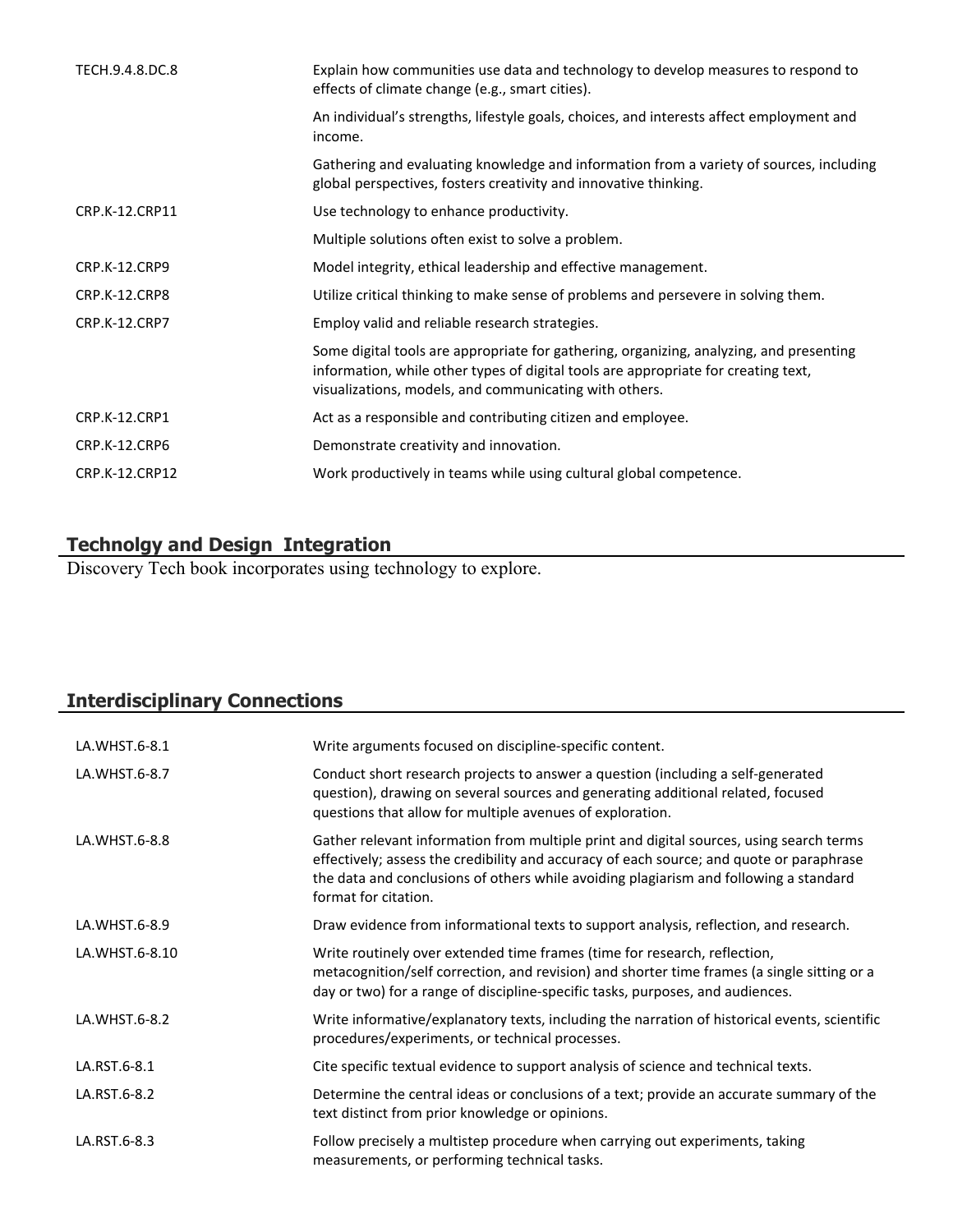| LA.RST.6-8.4  | Determine the meaning of symbols, key terms, and other domain-specific words and<br>phrases as they are used in a specific scientific or technical context relevant to grades 6-8<br>texts and topics. |
|---------------|--------------------------------------------------------------------------------------------------------------------------------------------------------------------------------------------------------|
| LA.RST.6-8.5  | Analyze the structure an author uses to organize a text, including how the major sections<br>contribute to the whole and to an understanding of the topic.                                             |
| LA.RST.6-8.6  | Analyze the author's purpose in providing an explanation, describing a procedure, or<br>discussing an experiment in a text.                                                                            |
| LA.RST.6-8.7  | Integrate quantitative or technical information expressed in words in a text with a version<br>of that information expressed visually (e.g., in a flowchart, diagram, model, graph, or<br>table).      |
| LA.RST.6-8.8  | Distinguish among facts, reasoned judgment based on research findings, and speculation<br>in a text.                                                                                                   |
| LA.RST.6-8.9  | Compare and contrast the information gained from experiments, simulations, video, or<br>multimedia sources with that gained from reading a text on the same topic.                                     |
| LA.RST.6-8.10 | By the end of grade 8, read and comprehend science/technical texts in the grades 6-8 text<br>complexity band independently and proficiently.                                                           |

# **Differentiation**

| <b>Struggling Students</b>                                                                                                                                                                                                                                             | <b>ELL</b>                                                                                                                                                                                                                                                                     | <b>Accelerated Students</b>                                                                                                                                                                                                                                                                                                                                                                                                                                                                                                                                                                                                                                             |
|------------------------------------------------------------------------------------------------------------------------------------------------------------------------------------------------------------------------------------------------------------------------|--------------------------------------------------------------------------------------------------------------------------------------------------------------------------------------------------------------------------------------------------------------------------------|-------------------------------------------------------------------------------------------------------------------------------------------------------------------------------------------------------------------------------------------------------------------------------------------------------------------------------------------------------------------------------------------------------------------------------------------------------------------------------------------------------------------------------------------------------------------------------------------------------------------------------------------------------------------------|
| 1. Remind students that<br>light-years are units of<br>distance rather than<br>time. Have them<br>calculate the distance<br>from the sun to Earth<br>using light-years<br>$(0.00001581$ light<br>years). Then do the<br>calculation the other<br>way using $km(149.6)$ | 1. Assist students<br>in identifying<br>familiar prefixes<br>and/or words<br>within words for<br>each glossary<br>term<br>(e.g. <i>nebula</i> is a<br>Latin word<br>meaning "vapor,<br>clouds, mist, or<br>$f \circ g$ ").<br>2. Encourage<br>students to<br>damangtrata thair | 1. Challenge students with the following<br>problem: Earth is estimated to be about 27,000<br>light-years from the center of the Milky Way<br>galaxy. If our fastest passenger airplanes travel<br>at about 1600 km/hour (about 1000<br>miles/hour), how long would it take to travel<br>from Earth to the center of our galaxy at that<br>speed? The answer will likely surprise<br>students and will give them a better idea of<br>how large our galaxy actually is.<br>2. The Milky Way is part of the Local Group.<br>Assign students to research the Local Group<br>and find out how many galaxies it contains,<br>what kind of galaxies these are, which galaxies |

- million km). 2. Provide students with a diagram of our galaxy on the board for reference throughout the lesson. Indicate the location of Earth on the diagram.
- 
- demonstrate their understanding by drawing concepts. For example, they can create their own diagrams of the different types of galaxies, carefully labelling each one.
- what kind of galaxies these are, which galaxies are nearest to ours, and the extent in space of this group. Ask them to also research the Virgo Cluster of which the Local Group is a part, and perhaps the Virgo Supercluster as well.
- 3. Ask students to research the Andromeda galaxy. Instruct them to find out what kind of galaxy it is, how large it is, and how far away it is from the Milky Way. Have them create a Venn diagram comparing the Andromeda galaxy with the Milky Way.

[Differentiation in science](http://www.brighthubeducation.com/teaching-gifted-students/65181-differentiation-techniques-and-activities-in-the-classroom-for-gifted-students/) can be accomplished in several ways. Once you have given a pre-test to students, you know what information has already been mastered and what they still need to work on. Next, you design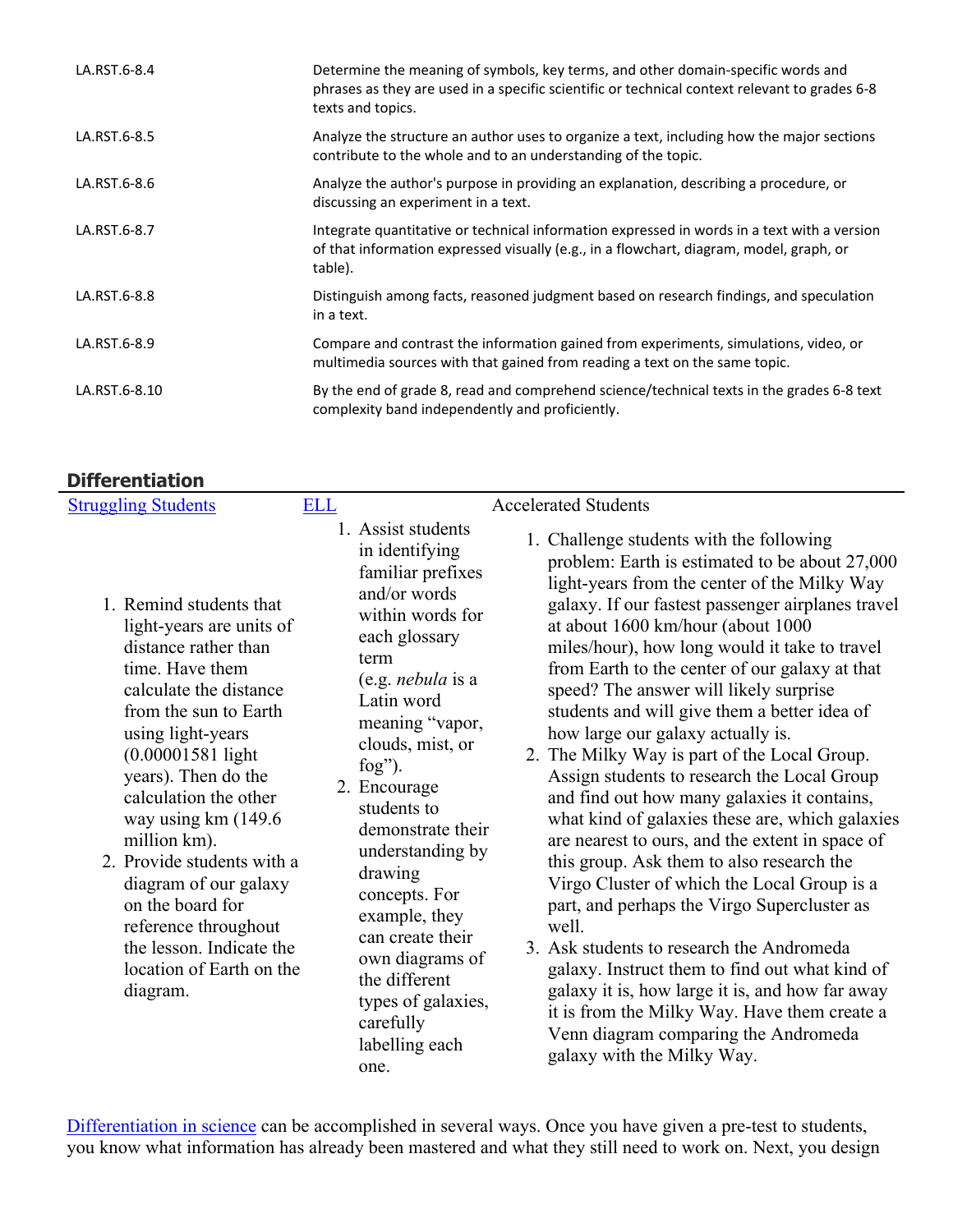activities, discussions, lectures, and so on to teach information to students. The best way is to have two or three groups of students divided by ability level.

While you are instructing one group, the other groups are working on activities to further their knowledge of the concepts. For example, while you are helping one group learn the planet names in order, another group is researching climate, size, and distance from the moon of each planet. Then the groups switch, and you instruct the second group on another objective from the space unit. The first group practices writing the order of the planets and drawing a diagram of them.

Here are some ideas for the classroom when you are using differentiation in science:

- Create a tic-tac-toe board that lists different activities at different ability levels. When students aren't involved in direct instruction with you, they can work on activities from their tic-tac-toe board. These boards have nine squares, like a tic-tac-toe board; and each square lists an activity that corresponds with the science unit. For example, one solar system activity for advanced science students might be to create a power point presentation about eclipses. For beginning students, an activity might be to make a poster for one of the planets and include important data such as size, order from the sun, whether it has moons, and so on.
- Find websites on the current science unit that students can explore on their own.
- Allow students to work in small groups to create a project throughout the entire unit. For example, one group might create a solar system model to scale. Another group might write a play about the solar system. This is an activity these groups can work on while they are not working directly with you.

Differentiation in science gets students excited to learn because it challenges them to expand their knowledge and skills, instead of teaching the whole group concepts they have already mastered.

# **Modifications & Accommodations**

Refer to QSAC EXCEL SMALL SPED ACCOMMOCATIONS spreadsheet in this discipline.

#### **Modifications and Accommodations used in this unit:**

IEP and 504 Accommodations will be utilized.

In addition to differentiated instruction, IEP's and 504 accommocations will be utilized.

#### **Benchmark Assessments**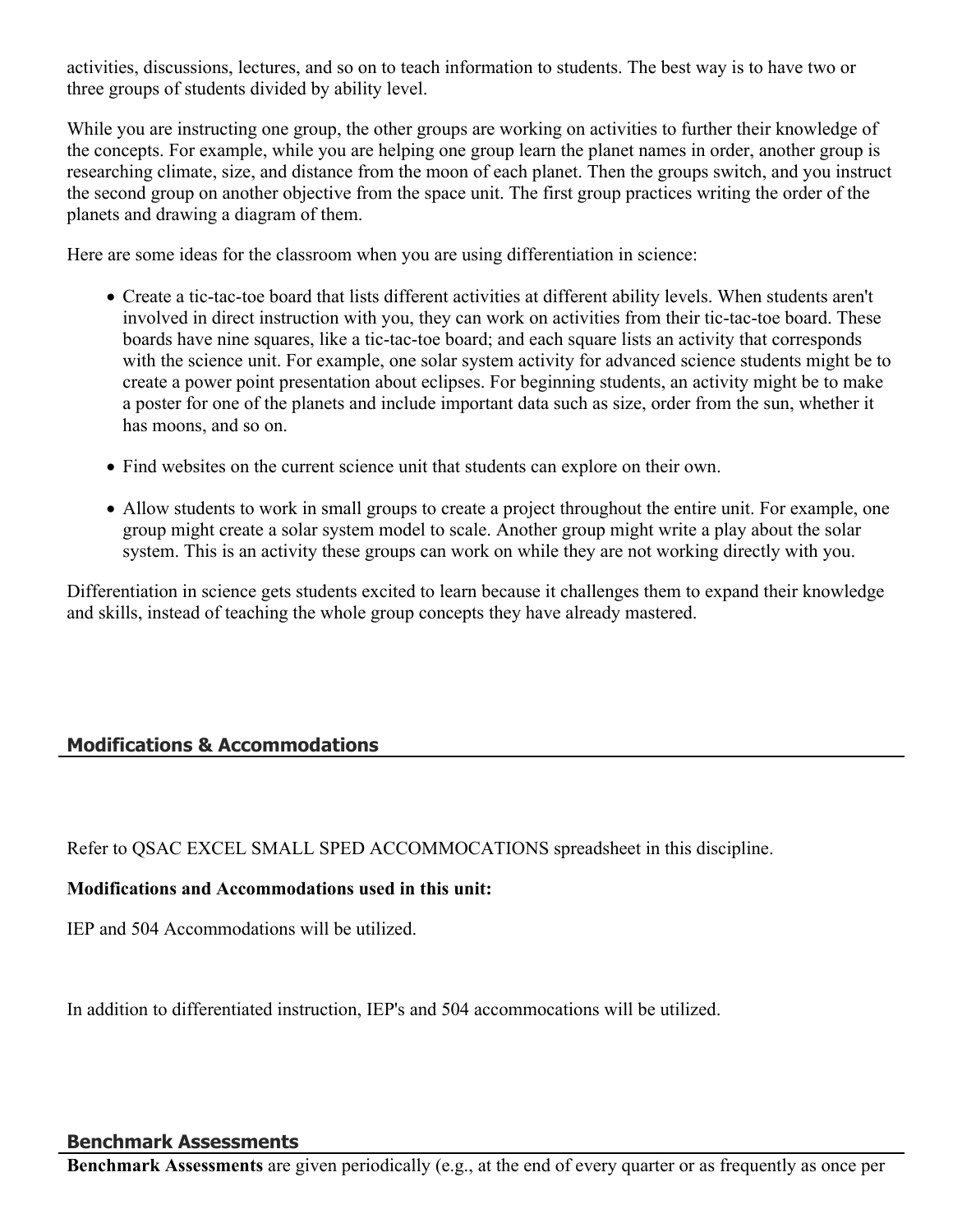month) throughout a school year to establish baseline achievement data and measure progress toward a standard or set of academic standards and goals.

#### **Schoolwide Benchmark assessments:**

Aimsweb benchmarks 3X a year

Linkit Benchmarks 3X a year

#### **Additional Benchmarks used in this unit:**

#### **Formative Assessments**

Assessment allows both instructor and student to monitor progress towards achieving learning objectives, and can be approached in a variety of ways. **Formative assessment** refers to tools that identify misconceptions, struggles, and learning gaps along the way and assess how to close those gaps. It includes effective tools for helping to shape learning, and can even bolster students' abilities to take ownership of their learning when they understand that the goal is to improve learning, not apply final marks (Trumbull and Lash, 2013). It can include students assessing themselves, peers, or even the instructor, through writing, quizzes, conversation, and more. In short, formative assessment occurs throughout a class or course, and seeks to improve student achievement of learning objectives through approaches that can support specific student needs (Theal and Franklin, 2010, p. 151).

#### **Formative Assessments used in this unit:**

See assessments located in the unit link above.

**Projects:** 

**-Modeling the Milky Way poster**

**-Classifying Galaxies poster project**

#### **Summative Assessments**

**Summative assessments** evaluate student learning, knowledge, proficiency, or success at the conclusion of an instructional period, like a unit, course, or program. Summative assessments are almost always formally graded and often heavily weighted (though they do not need to be). Summative assessment can be used to great effect in conjunction and alignment with formative assessment, and instructors can consider a variety of ways to combine these approaches.

#### **Summative assessments for this unit:**